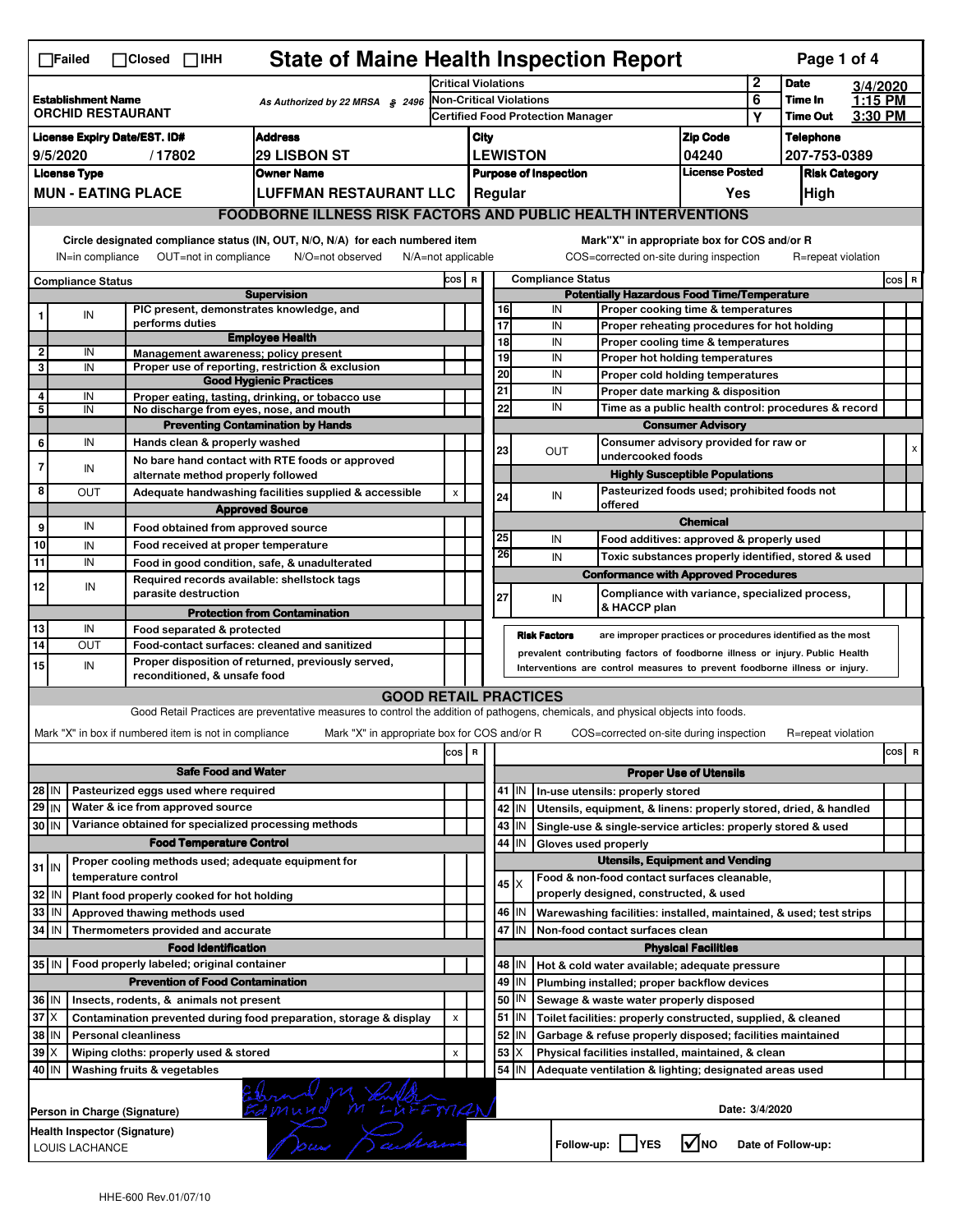| <b>State of Maine Health Inspection Report</b><br>Page 2 of 4 |                                |                                       |                                 |                                 |              |                         |                   |                                  |  |  |
|---------------------------------------------------------------|--------------------------------|---------------------------------------|---------------------------------|---------------------------------|--------------|-------------------------|-------------------|----------------------------------|--|--|
| <b>Establishment Name</b><br><b>ORCHID RESTAURANT</b>         |                                | As Authorized by 22 MRSA<br>\$2496    |                                 |                                 |              | 3/4/2020<br><b>Date</b> |                   |                                  |  |  |
| License Expiry Date/EST. ID#<br>/17802<br>9/5/2020            | <b>Address</b><br>29 LISBON ST |                                       |                                 | City / State<br><b>LEWISTON</b> | /ME          |                         | Zip Code<br>04240 | <b>Telephone</b><br>207-753-0389 |  |  |
|                                                               |                                |                                       | <b>Temperature Observations</b> |                                 |              |                         |                   |                                  |  |  |
| Location                                                      | <b>Temperature</b>             |                                       |                                 |                                 | <b>Notes</b> |                         |                   |                                  |  |  |
| Water                                                         |                                |                                       |                                 |                                 |              |                         |                   |                                  |  |  |
| Green pepper                                                  | $37*$                          | Reach in #2 (top)                     |                                 |                                 |              |                         |                   |                                  |  |  |
| Sushi rice                                                    | 86*                            | Holding (PHF discarded every 4 hours) |                                 |                                 |              |                         |                   |                                  |  |  |
| Low temp. dish machine                                        | 50-99 ppm                      | Final rinse                           |                                 |                                 |              |                         |                   |                                  |  |  |
| Crab stick                                                    | $37*$                          | Sashimi cooler                        |                                 |                                 |              |                         |                   |                                  |  |  |
| Air temp                                                      | $38*$                          | Refrigerator                          |                                 |                                 |              |                         |                   |                                  |  |  |
| Chlorine solution                                             | 50-99 ppm                      |                                       |                                 | Sanitizer bucket (sashimi area) |              |                         |                   |                                  |  |  |
| Water                                                         | $127*$                         | hand wash sink                        |                                 |                                 |              |                         |                   |                                  |  |  |
| Mushroom                                                      | $37*$                          | Reach in cooler (top)                 |                                 |                                 |              |                         |                   |                                  |  |  |

| Person in Charge (Signature)                          |                                 | Date: 3/4/2020 |
|-------------------------------------------------------|---------------------------------|----------------|
| <b>Health Inspector (Signature)</b><br>LOUIS LACHANCE | <b>Septembers</b><br>سمعدن الدر |                |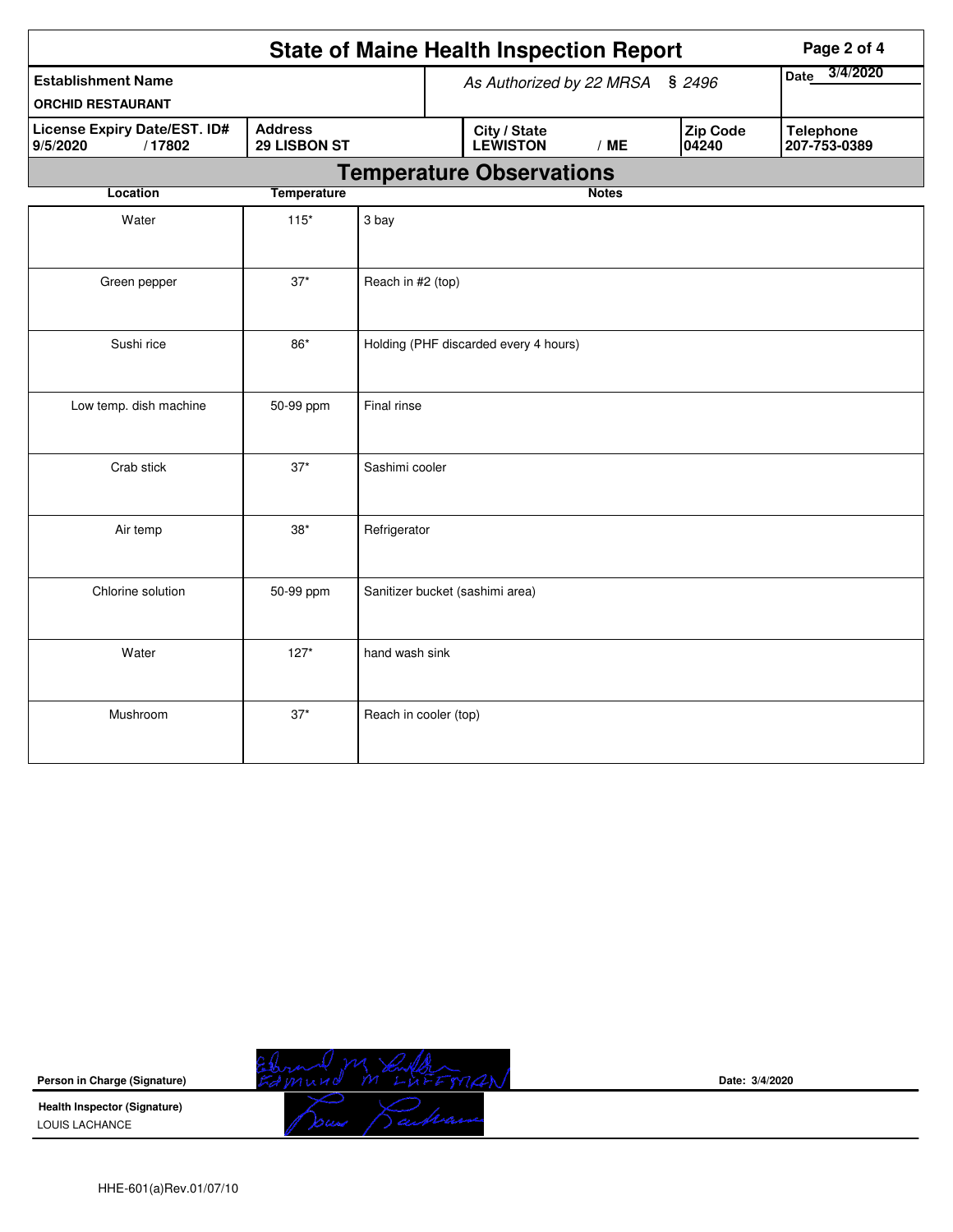|                                                                                                                                                                             | <b>State of Maine Health Inspection Report</b><br>Page 3 of 4 |                                                                                                                                                    |           |                          |      |          |  |  |  |
|-----------------------------------------------------------------------------------------------------------------------------------------------------------------------------|---------------------------------------------------------------|----------------------------------------------------------------------------------------------------------------------------------------------------|-----------|--------------------------|------|----------|--|--|--|
| <b>Establishment Name</b>                                                                                                                                                   |                                                               |                                                                                                                                                    |           |                          | Date | 3/4/2020 |  |  |  |
| <b>ORCHID RESTAURANT</b>                                                                                                                                                    |                                                               |                                                                                                                                                    |           |                          |      |          |  |  |  |
| License Expiry Date/EST. ID#<br>9/5/2020<br>/17802                                                                                                                          | <b>Address</b><br>29 LISBON ST                                | City / State<br><b>LEWISTON</b>                                                                                                                    | <b>ME</b> | <b>Zip Code</b><br>04240 |      |          |  |  |  |
|                                                                                                                                                                             |                                                               | <b>Observations and Corrective Actions</b>                                                                                                         |           |                          |      |          |  |  |  |
|                                                                                                                                                                             |                                                               | Violations cited in this report must be corrected within the time frames below, or as stated in sections<br>8-405.11 and 8-406.11 of the Food Code |           |                          |      |          |  |  |  |
| 8: 5-205.11.(A): N: Hand wash facility not accessible.                                                                                                                      |                                                               |                                                                                                                                                    |           |                          |      |          |  |  |  |
| INSPECTOR NOTES: Kitchen hand wash sink blocked by equipment. Move items blocking sink to promote hand wash. *COS                                                           |                                                               |                                                                                                                                                    |           |                          |      |          |  |  |  |
| 8: 6-301.11: N: Hand cleanser not available at hand wash sink or lavatory.                                                                                                  |                                                               |                                                                                                                                                    |           |                          |      |          |  |  |  |
| INSPECTOR NOTES: Kitchen and sushi station hand wash sinks supplied with sanitizer only. Provide soap to ensure proper hand wash techniques.                                |                                                               |                                                                                                                                                    |           |                          |      |          |  |  |  |
| 14: 4-601.11.(A): C: Equipment food-contact surfaces and utensils are not clean to sight and touch.                                                                         |                                                               |                                                                                                                                                    |           |                          |      |          |  |  |  |
| INSPECTOR NOTES: Ice machine has build up of biological matter. Hire 3rd party refrigeration company to service. Show proof of service to health<br>inspector.              |                                                               |                                                                                                                                                    |           |                          |      |          |  |  |  |
| 23: 3-603.11.(A): C: There is no consumer advisory.                                                                                                                         |                                                               |                                                                                                                                                    |           |                          |      |          |  |  |  |
| INSPECTOR NOTES: *REPEAT* Use asterick on menued food item that may be raw or undercooked to a consumer advisory.                                                           |                                                               |                                                                                                                                                    |           |                          |      |          |  |  |  |
| 37: 3-305.11: N: Food not protected from contamination during storage.                                                                                                      |                                                               |                                                                                                                                                    |           |                          |      |          |  |  |  |
| INSPECTOR NOTES: Multiple RTE foods in contact with possible unclean items. Do not "nest" items on each other without proper seperation and<br>protection. *COS             |                                                               |                                                                                                                                                    |           |                          |      |          |  |  |  |
| 39: 3-304.14.(B).(1): N: Wiping cloths used for wiping counters and other equipment surfaces not held between uses in a chemical sanitizer.                                 |                                                               |                                                                                                                                                    |           |                          |      |          |  |  |  |
| INSPECTOR NOTES: Multiple soiled wiping cloths held on food contact surfaces. Hold wiping cloths in chemical sanitizing solution. *COS                                      |                                                               |                                                                                                                                                    |           |                          |      |          |  |  |  |
| 45: 4-101.19: N: Nonfood contact surfaces of equipment that requires frequent cleaning not constructed of a corrosion-resistant, nonabsorbent, and<br>smooth material.      |                                                               |                                                                                                                                                    |           |                          |      |          |  |  |  |
| INSPECTOR NOTES: Many shelves holding equipment lined with torn, soiled aluminum foil prohibiting the proper sanizing of the surface. Remove to<br>promote proper cleaning. |                                                               |                                                                                                                                                    |           |                          |      |          |  |  |  |
| 53: 6-501.12: N: The physical facilities are not clean.                                                                                                                     |                                                               |                                                                                                                                                    |           |                          |      |          |  |  |  |
| INSPECTOR NOTES: Ceiling tiles in kitchen, floors in hard to reach areas have a build up of dust/dirt/debris. Clean more often and as neccessary.                           |                                                               |                                                                                                                                                    |           |                          |      |          |  |  |  |
|                                                                                                                                                                             |                                                               |                                                                                                                                                    |           |                          |      |          |  |  |  |
|                                                                                                                                                                             |                                                               |                                                                                                                                                    |           |                          |      |          |  |  |  |
|                                                                                                                                                                             |                                                               |                                                                                                                                                    |           |                          |      |          |  |  |  |
|                                                                                                                                                                             |                                                               |                                                                                                                                                    |           |                          |      |          |  |  |  |
|                                                                                                                                                                             |                                                               |                                                                                                                                                    |           |                          |      |          |  |  |  |
|                                                                                                                                                                             |                                                               |                                                                                                                                                    |           |                          |      |          |  |  |  |
|                                                                                                                                                                             |                                                               |                                                                                                                                                    |           |                          |      |          |  |  |  |
| Person in Charge (Signature)                                                                                                                                                |                                                               |                                                                                                                                                    |           | Date: 3/4/2020           |      |          |  |  |  |
| <b>Health Inspector (Signature)</b><br>LOUIS LACHANCE                                                                                                                       |                                                               |                                                                                                                                                    |           |                          |      |          |  |  |  |

**Health Inspector (Signature)**  LOUIS LACHANCE